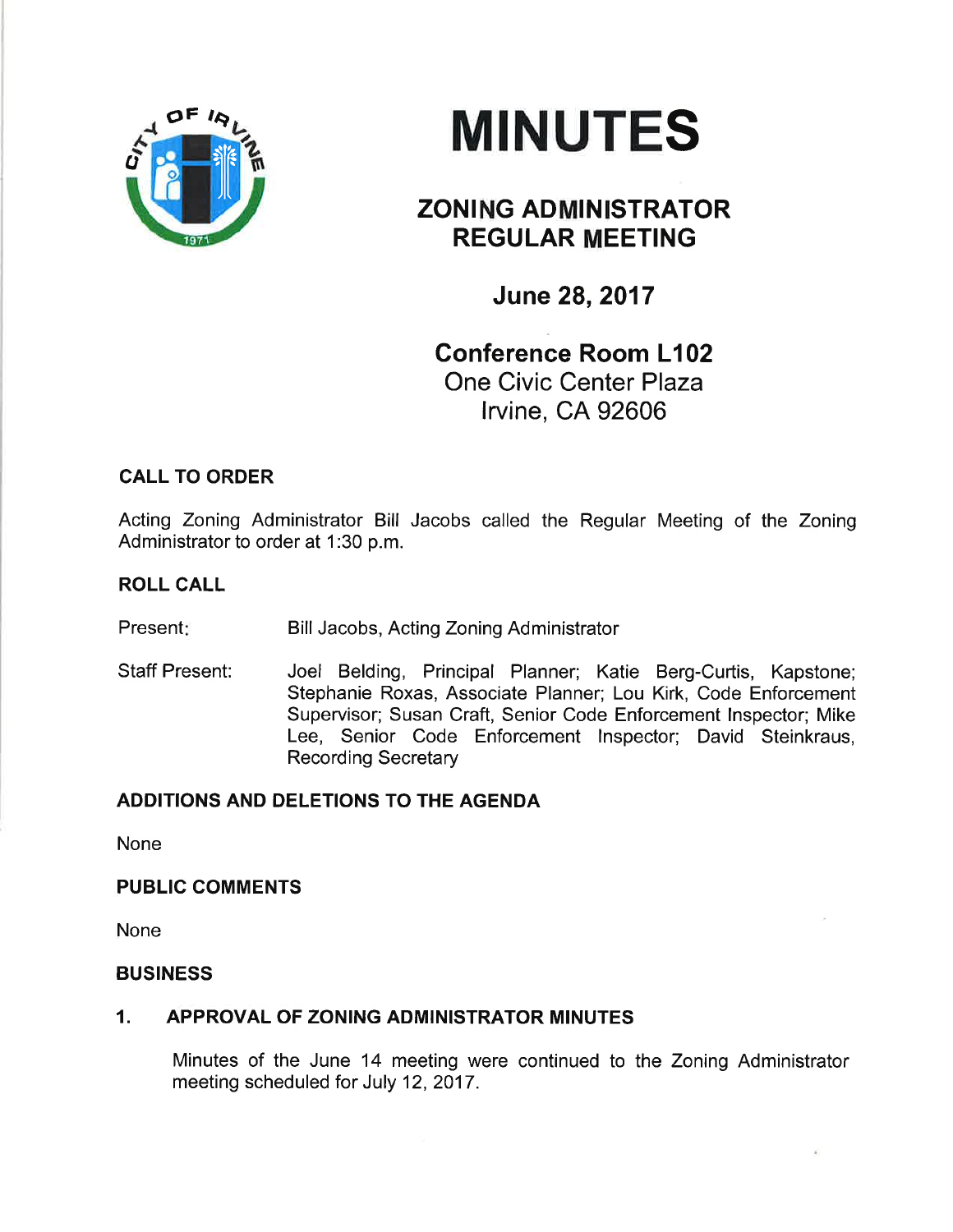## PUBLIC HEARINGS

#### 2. SIGN PROGRAM MODIFICATION (00706689-PSS) WITH ADMINISTRATIVE RELIEF FOR ORCHARD HILLS SHOPPING CENTER IN ORCHARD HILLS (PA1)

Acting Zoning Administer Jacobs opened the public hearing at 1:34 p.m

Katie Beg-Curtis, Kapstone, Consultant to the City, presented the staff report.

David Baab, Baab & Associates, lnc. presented an overview of the proposal and was available to answer questions.

Acting Zoning Administrator Jacobs closed the public hearing at 1:38 p.m.

AGTION: Acting Zoning Administrator Jacobs adopted RESOLUTION NO. 17- 1378, A RESOLUTION OF THE ZONING ADMINISTRATOR OF THE CITY OF IRVINE, CALIFORNIA, APPROVING SIGN PROGRAM MODIFICATION 00706689-PSS WITH ADMINISTRATIVE RELIEF FOR THE ORCHARD HILLS SHOPPING CENTER LOCATED AT 3801-3993 PORTOLA PARKWAY IN ORCHARD HILLS (PLANNING AREA 1); FILED BY BAAB & ASSOCIATES, lNC. ON BEHALF OF IRVINE COMPANY RETAIL PROPERTIES

## 3. MODIFICATION (00706284-PSS) WITH ADMINISTRATIVE RELIEF TO THE GYPRESS VILLAGE NON.VILLAGE IDENTIFICATION SIGN PROGRAM TO IDENTIFY THE AGE.QUALIFIED NEIGHBORHOOD "TRAVATA''

Acting Zoning Administer Jacobs opened the public hearing at 1:39 p.m

Stephanie Roxas, Associate Planner, gave the staff report

David Baab, Baab & Associated, lnc. presented an overview of the proposal and was available to answer questions

Acting Zoning Administrator Jacobs closed the public hearing at 1:42 p.m.

ACTION: Acting Zoning Administrator Jacobs adopted RESOLUTION NO. 17- 1379, A RESOLUTION OF THE ZONING ADMINISTRATOR OF THE CITY OF IRVINE, CALIFORNIA, APPROVING MODIFICATION 00706284-PSS WITH ADMINISTRATIVE RELIEF TO THE CYPRESS VILLAGE NON-VILLAGE IDENTIFICATION SIGN PROGRAM TO IDENTIFY THE AGE-QUALIFIED NEIGHBORHOOD "TRAVATA''. FILED BY BAAB & ASSOCIATES, INC. ON BEHALF OF IRVINE COMPANY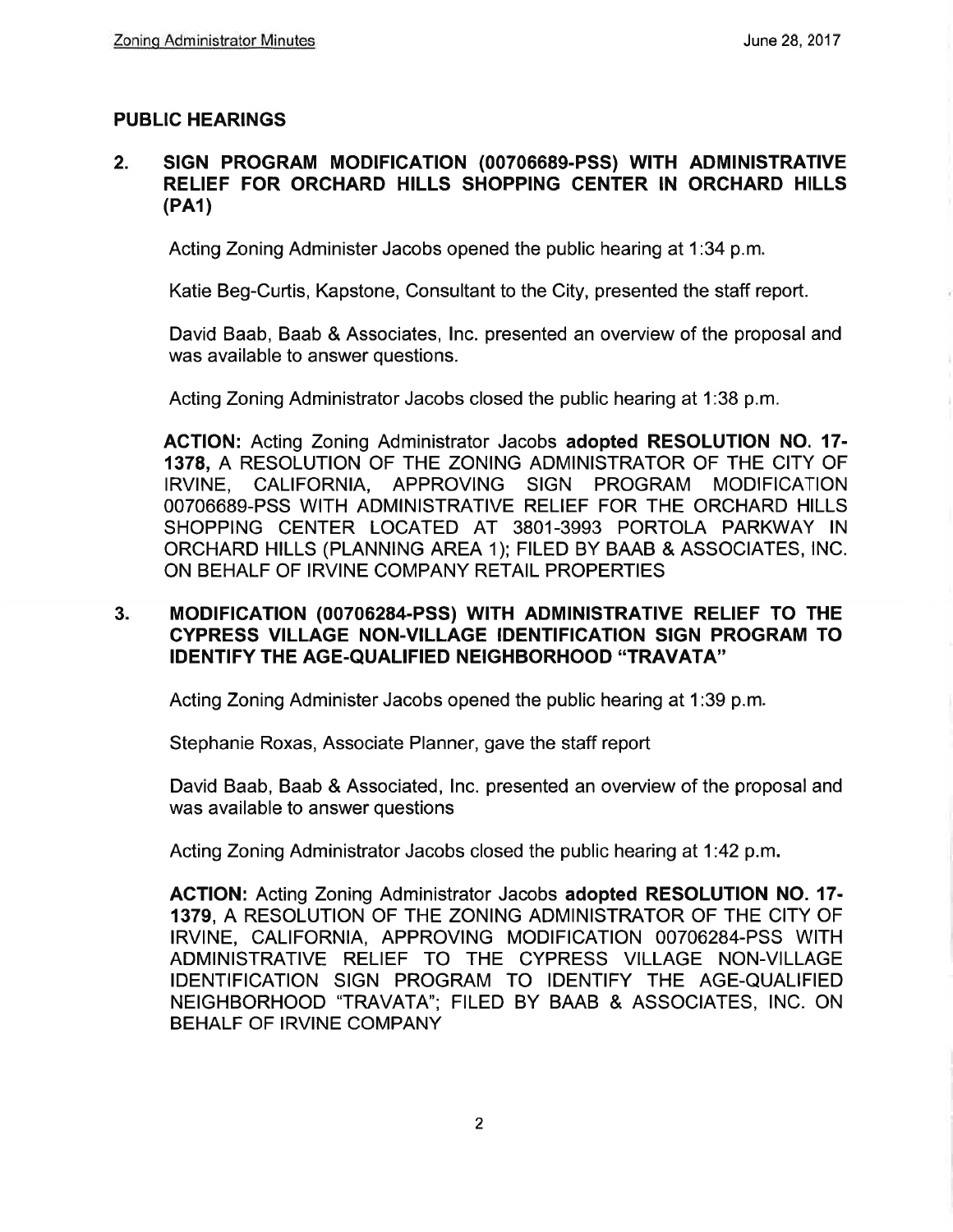#### 4. APPEAL OF ADMINISTRATIVE CITATION NO. 3912 ISSUED ON APRIL 27, 2017, FOR VIOLATION OF THE CITY OF IRVINE ZONING CODE PERTAINING TO THE UNLAWFUL DISPLAY OF A TEMPORARY OFF.SITE COMMERCIAL SIGN DURING NON.PERMITTED HOURS

Acting Zoning Administer Jacobs opened the public hearing at 1:46 p.m

Susan Craft, Senior Code Enforcement lnspector, presented the staff report. Lou Kirk, Code Enforcement Supervisor, was available to answer questions.

Ms. Raula Faula Fawaz, Reuben Guledge, Johann Sing, Surterre Properties and Janice Knokoc, First Team Real Estate spoke on the item.

Acting Zoning Administrator Jacobs closed the public hearing at 2 p.m.

ACTION: Acting Zoning Admínistrator Jacobs adopted ADMINISTRATIVE ORDER NO. 17.007 \_ AN ADMINISTRATIVE ORDER OF THE HEARING OFFICER FINDING IN FAVOR OF THE CITY OF IRVINE, CALIFORNIA; UPHOLDING ADMINISTRATIVE CITATION NO. 3912 FOR THE UNLAWFUL DISPLAY OF A TEMPORARY OFF-SITE COMMERCIAL SIGN DURING NON-PERMITTED HOURS; AND CONFIRMING THE ATTACHED FINE ASSESSMENT IN THE AMOUNT OF \$500 PLUS \$240 IN EXTRAORDINARY ENFORCEMENT FEES

#### APPEAL OF ADMINISTRATIVE CITATION NO. 3461 ISSUED ON APRIL 27, 2017, FOR VIOLATION OF THE CITY OF IRVINE ZONING CODE PERTAINING TO THE UNLAWFUL DISPLAY OF A TEMPORARY OFF.SITE COMMERCIAL SIGN DURING NON.PERMITTED HOURS 5

Acting Zoning Administer Jacobs opened the public hearing at 2:12 p.m.

Mike Lee, Senior Code Enforcement lnspector, presented the staff report. Lou Kirk, Code Enforcement Supervisor was available to answer questions,

Gary Fallis, Surterre Properties, spoke on this item.

Acting Zoning Administrator Jacobs closed the public hearing at 2:20 p.m.

ACTION: Acting Zoning Administrator Jacobs adopted ADMINISTRATIVE ORDER NO. 17.008 - AN ADMINISTRATIVE ORDER OF THE HEARING OFFICER FINDING IN FAVOR OF THE CITY OF IRVINE, CALIFORNIA; UPHOLDING ADMINISTRATIVE CITATION NO. 3461 FOR THE UNLAWFUL DISPLAY OF A TEMPORARY OFF-SITE COMMERCIAL SIGN DURING NON-PERMITTED HOURS; AND CONFIRMING THE ATTACHED FINE ASSESSMENT IN THE AMOUNT OF \$5OO PLUS \$240 IN EXTRAORDINARY ENFORCEMENT FEES